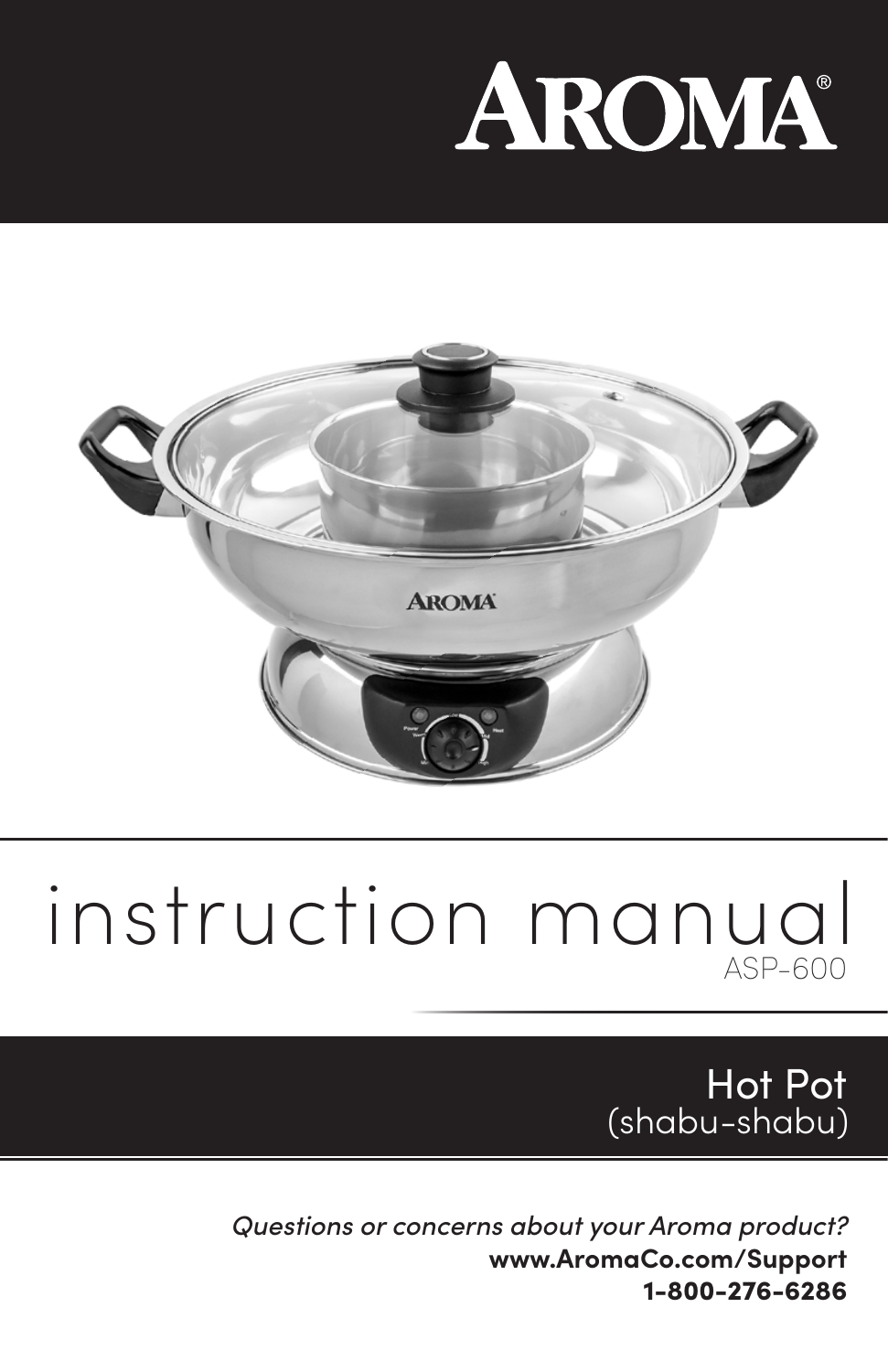DISCOVER more of our products!



Multicookers/ Rice Cookers



Rice Cookers



Water Kettles



Indoor Grills





Here at Aroma we strive to make a difference—to design and distribute products that enhance and enrich people's lives.

Aroma offers an array of exceptional products to make cooking simple and satisfying. Discover other countertop appliances and cookware from our current product lineup to complement your kitchen.

**Stay connected for more recipe ideas and monthly giveaways!**



www.AromaTestKitchen.com





Basic safety precautions should always be followed when using electrical appliances, including the following:

- **1. Important: Read all instructions carefully before first use.**
- 2. Do not touch hot metal surface. Use handles or knobs.
- 3. To protect against electrical shock, do not immerse the appliance, cord or plug in water or other liquid. See instructions for cleaning.
- 4. Close supervision is necessary when any appliance is used by or near children. This appliance is not intended to be used by children.
- 5. Unplug from outlet when not in use and before cleaning. Allow to cool before putting on or taking off parts, and before cleaning the appliance.
- 6. Do not operate any appliance with a damaged cord or plug or after the appliance malfunctions or has been damaged in any manner. Contact Aroma Customer Service for examination, repair or adjustment.
- 7. The use of accessory attachments not recommended by Aroma Housewares, may result in fire, electrical shock or injury.
- 8. Do not use outdoors.
- 9. Do not let the cord touch hot surfaces or hang over the edge of a counter or table.
- 10. Do not place on or near a hot gas or electric burner or in a heated oven.
- 11. Extreme caution must be used when using or moving an appliance containing hot oil or other hot liquids.
- 12. Do not use the appliance for anything other than its intended use.
- 13. Do not clean with metal scouring pads. Pieces may break off the pad and touch electrical parts, creating a risk of electric shock.
- 14. Be sure to use on a dry, level and heatresistant surface.
- 15. This appliance should be operated on a separate electrical circuit from other operating appliances. If the electrical circuit is overloaded with other appliances, this appliance may not operate properly.
- 16. This appliance is not intended for deep frying food.

## **SAVE THESE INSTRUCTIONS**

Published By: Aroma Housewares Co. | 6469 Flanders Drive, San Diego, CA 92121, U.S.A. **1-800-276-6286** | **www.AromaCo.com**  ©2020 Aroma Housewares Company | All rights reserved.

l Oʻ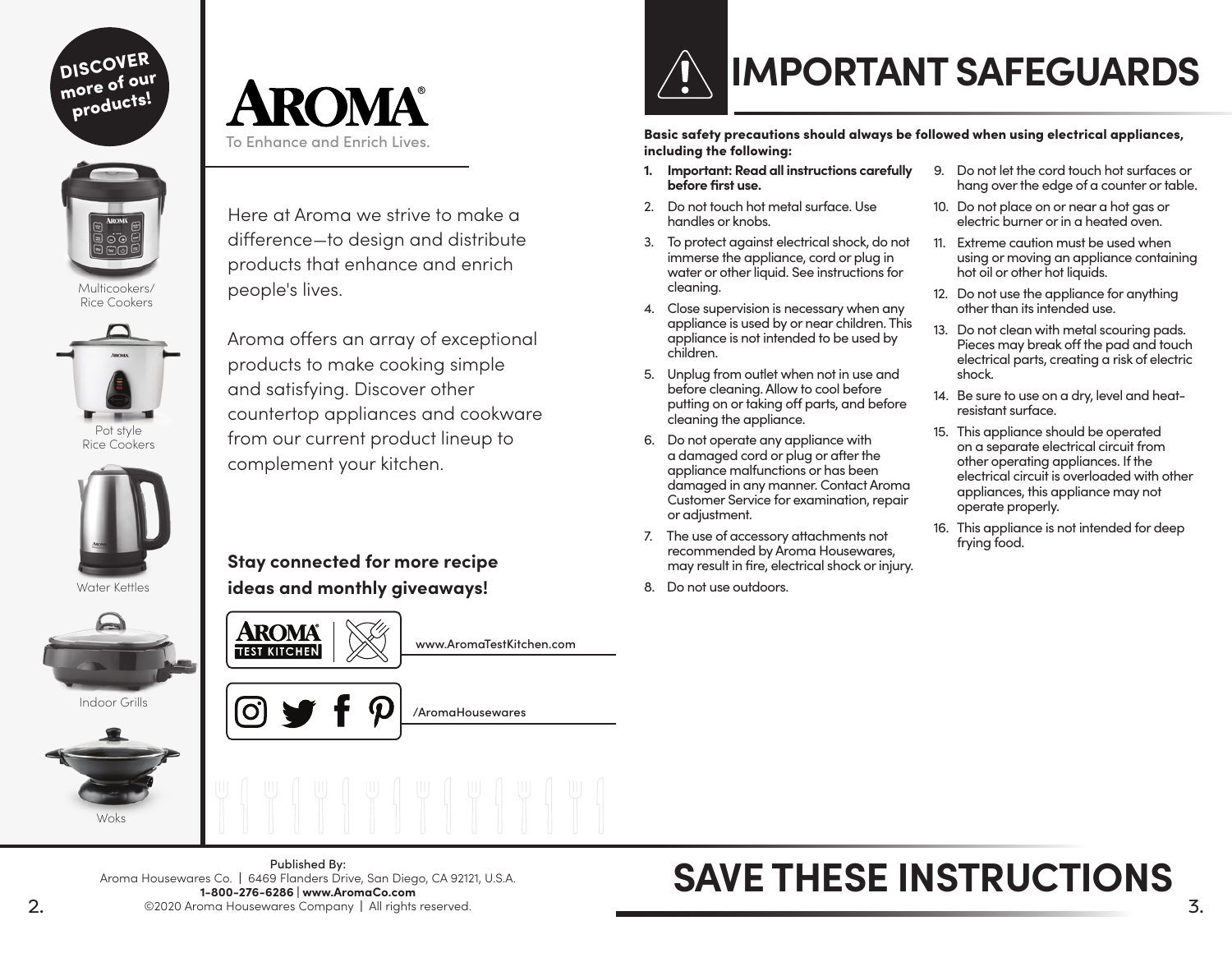

## **IMPORTANT SAFEGUARDS**

## *Parts Identification*

**AROMA** 

O

 $\Omega$ 

®

#### Short Cord Instructions

- 1. A short power-supply cord is provided to reduce the risks resulting from becoming entangled in or tripping over a longer cord.
- 2. Longer extension cords are available and may be used if care is exercised in their use.
- 3. If a longer extension cord is used:
	- a.) The marked electrical rating of the extension cord should be at least as great as the electrical rating of the appliance.
	- b.) The longer cord should be arranged so that it will not drape over the countertop or tabletop where it can be pulled by children or tripped over unintentionally.
	- c.) If the appliance is of the grounded type, the extension cord should be a grounding 3-wire cord.

#### DO NOT DRAPE CORD!

KEEP AWAY FROM CHILDREN!



#### Grounding Instructions

This appliance must be grounded while in use to protect the operator from electrical shock. The appliance is equipped with a 3-conductor cord and a 3-prong grounding-type plug to fit the proper grounding-type receptacle.

The appliance has a plug that looks like Figure A. An adapter, Figure B, should be used for connecting Figure A plugs to two-prong receptacles. The grounding tab, which extends from the adapter, must be connected to a permanent ground such as a properly grounded outlet box as shown in Figure C using a metal screw.



## **THIS APPLIANCE IS FOR HOUSEHOLD USE ONLY.**

#### *Controls/Functions*

#### *Temperature Dial*

Manually set to desired temperature. (150°F-450°F)

4.

*Lid Handle*

*Steam Vent*

*Cool-Touch Handles*

*Tempered Glass Lid*

Ô.

*Stainless Steel Body*

*Stainless Steel Base*

*Heating Board*

*Control Panel*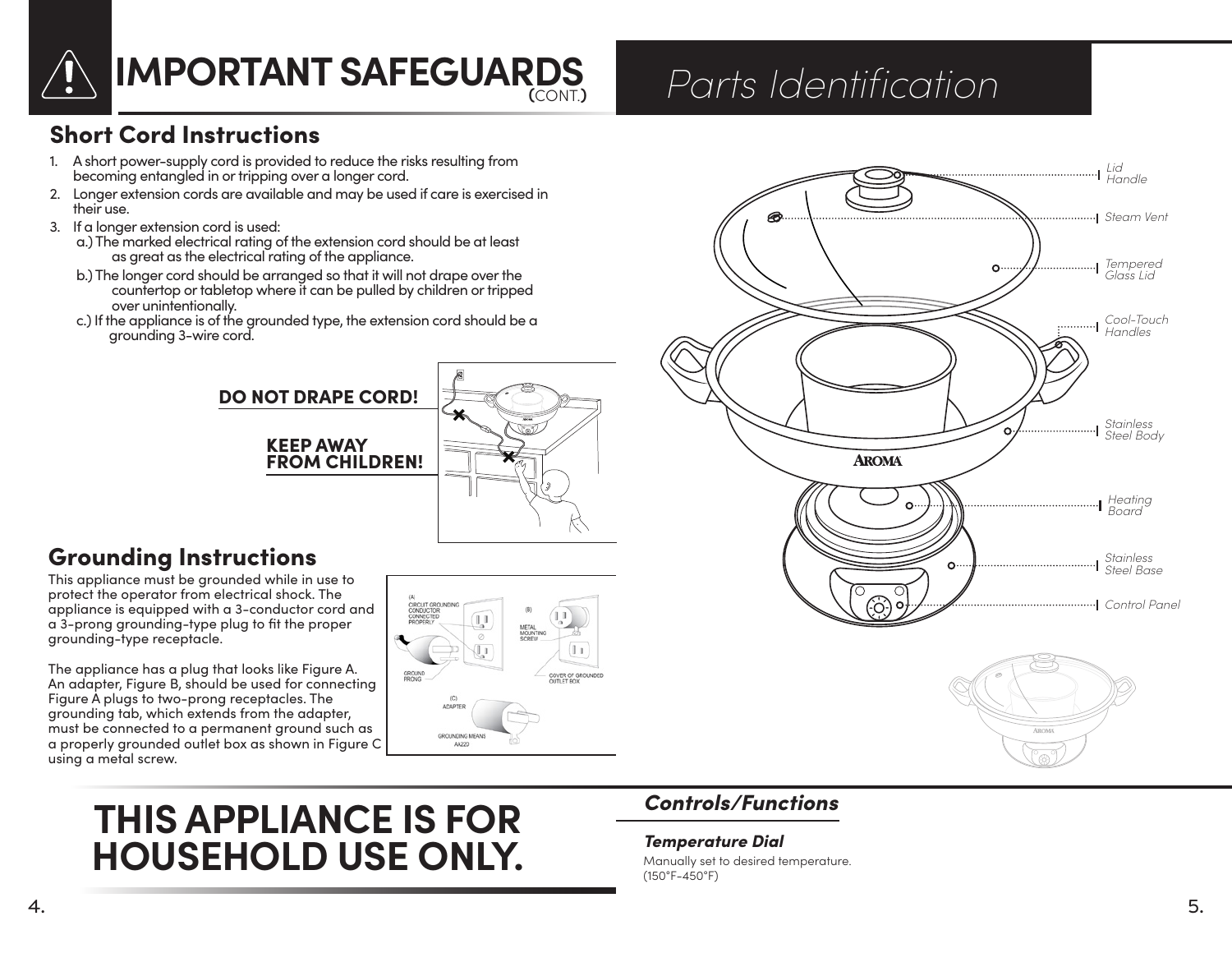## Before First Use

- **1. Read all instructions and important safeguards.**
- 2. Remove all packaging materials and check that all items have been received in good condition.
- 3. Tear up all plastic bags and dispose of them properly as they can pose a suffocation or choking risk to children.
- 4. Wash Stainless Steel Body and Tempered Glass Lid in warm, soapy water. Rinse and dry thoroughly. Wipe the surface of the Stainless Steel Base and Heating Board with a damp cloth. Do not immerse the base of the Hot Pot in water or other liquids.

## To Assemble

- 1. Locate the Lid Handle. The screw needed to assemble the Lid Handle to the Lid will be screwed into the Lid Handle.
- 2. Using a Phillips-head screwdriver, unscrew the screw from the Lid Handle.
- 3. Place the Lid Handle on top of the Lid, so that it lines up with the hole in the lid correctly.
- 4. Place the screw beneath the Lid so that it fits correctly through the hole in the Lid and into the Lid Handle.
- 5. Using a Phillips-head screwdriver, tighten the screw until the Lid Handle is securely attached to the Lid.



#### Note:

· Do not use abrasive cleaners or scouring pads. Do not immerse Stainless Steel Base, cord or plug in water at any time. Any other servicing should be performed by Aroma® Housewares.

## To Cook

- 1. Before each use, check for debris on the surface of the heating board, and remove if there is any present.
- 2. Pour desired broth (flavored water) into the Hot Pot's body.
- 3. Place the Stainless Steel Body on the heating base and ensure it's properly in place by turning until both surfaces meet snugly.
- 4. Plug the power cord into a 120V AC wall outlet. The *POWER* indicator light will illuminate.
- 5. Adjust the Temperature Control Dial to the desired temperature. The *HEAT* indicator light will illuminate. This indicates a proper cooking function.

## To Clean

- 1. Wash Stainless Steel Body and Tempered Glass Lid in warm, soapy water. Rinse and dry thoroughly.
- 2. Do not immerse the Stainless Steel Base, cord or plug in water or any other liquid.
- 3. Wipe the surface of the Stainless Steel Base with a damp cloth.
- 4. Dry all parts thoroughly. Reassemble for next use.



The Hot Pot's stainless steel cooking surface will get hot; use caution when handling.

### Note:

· Temperature settings on the adjustable dial range fom Minimum, Warm, Low, Medium, to High Heat. Stainless Steel Body and Lid are dishwasher safe.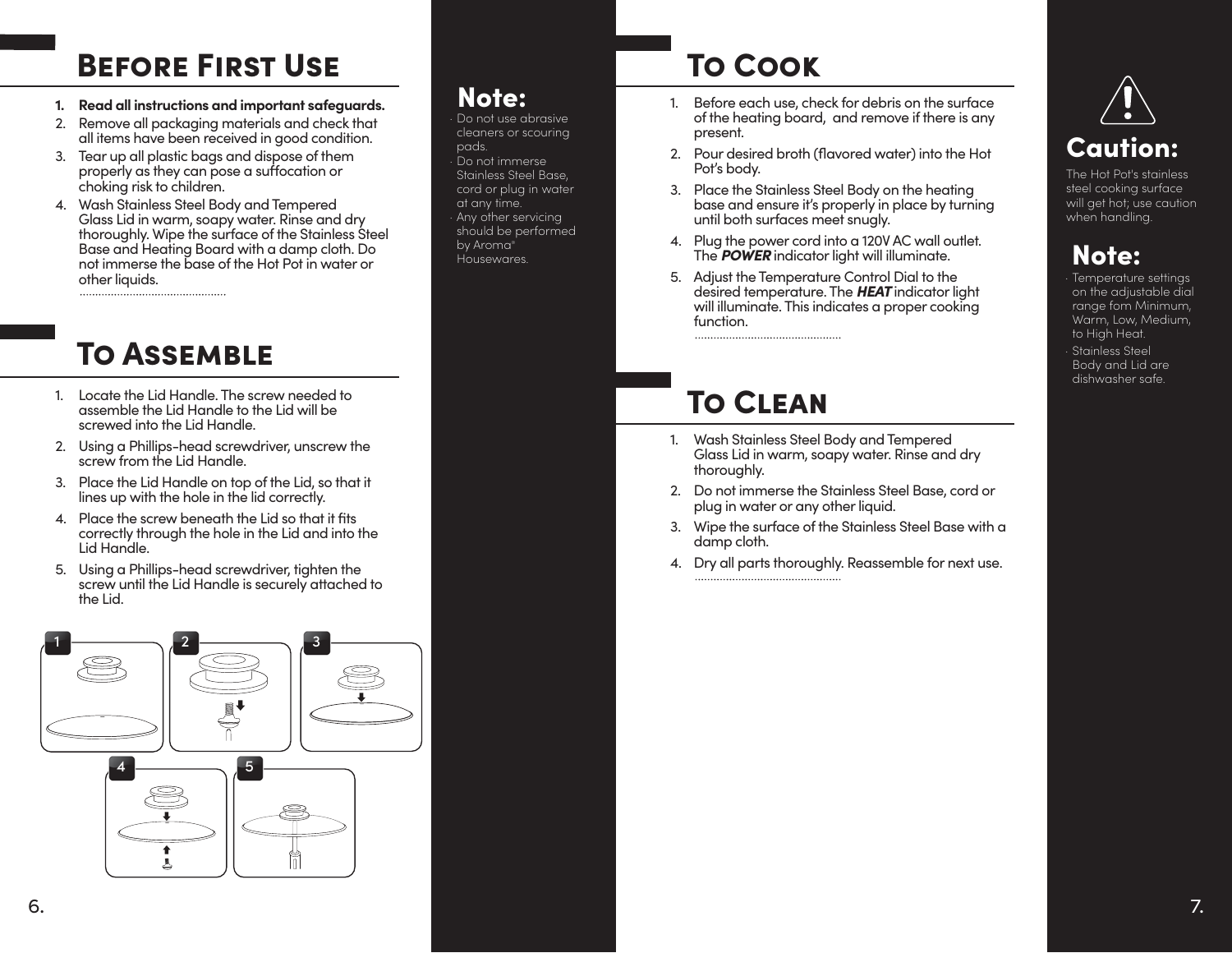## **NOTES**

### **NOTES**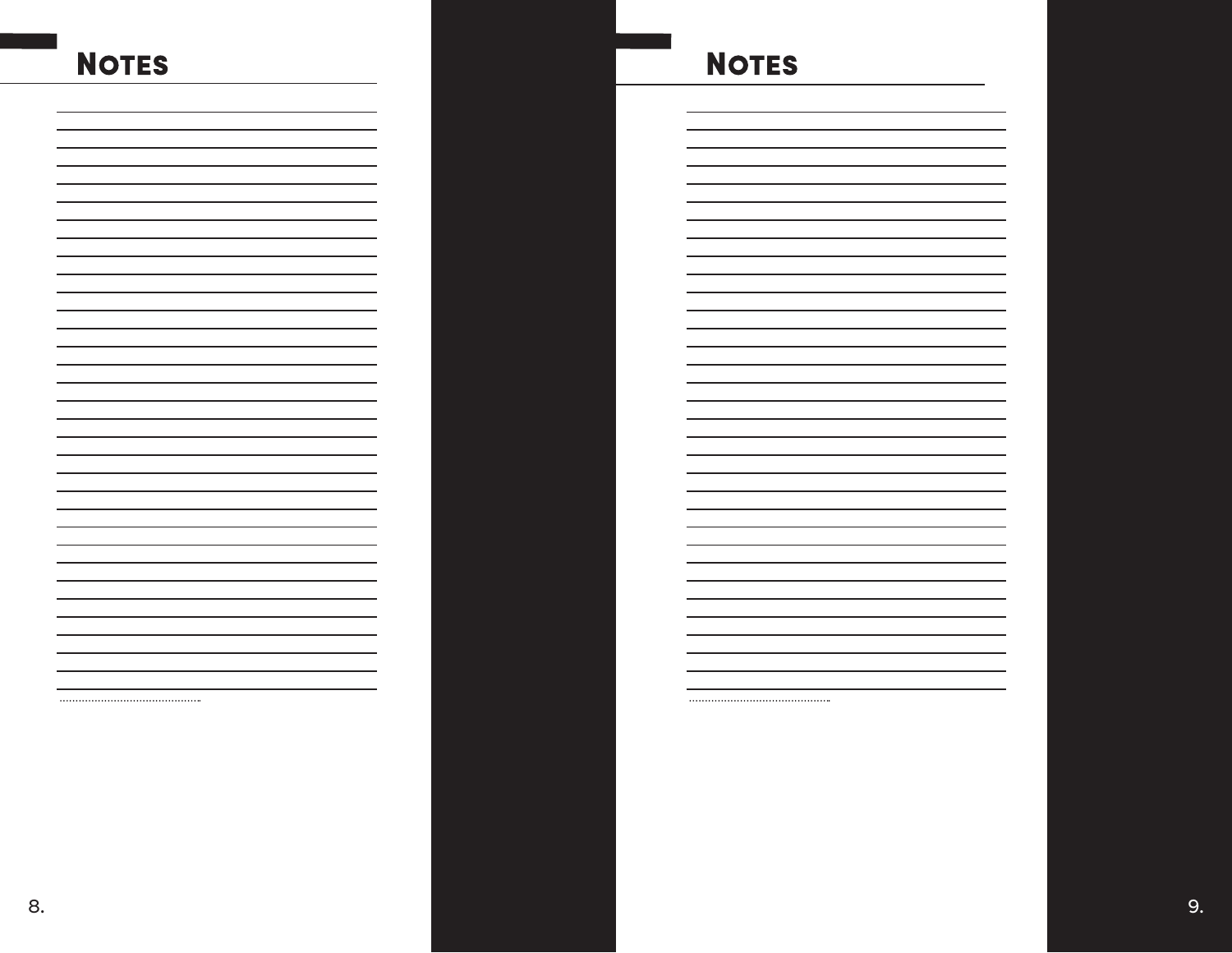## **NOTES**

#### Limited Warranty

Aroma Housewares Company warrants this product against defects in material and workmanship for one year from provable date of purchase in the United States.

Within this warranty period, Aroma Housewares Company will repair or replace, at its discretion, defective parts at no charge, provided the product is returned, freight prepaid with proof of purchase and U.S. \$25.00 for shipping and handling charges payable to Aroma Housewares Company. Before returning an item, please call the toll free number below for a return authorization number. Allow 2-4 weeks for return shipping.

This warranty does not apply if the warranty period expired; the product has been modified by any unauthorized service center or personnel; the defect was subject to abuse, improper use not conforming to product manual instructions, or environmental conditions more severe than those specified in the manual and specification, neglect of the owner or improper installation; the defect was subject to Force Majeure such as flood, lightning, earthquake, other natural calamities, war, vandalism, theft, brownouts or sags (damage due to low voltage disturbances).

This warranty gives you specific legal rights, which may vary from state to state, and does not cover areas outside of the United States. 

#### Service & Support

In the event of a warranty claim, or if service is required for this product, please contact Aroma® customer service toll-free at:

**1-800-276-6286** M-F, 8:30am-4:30pm, Pacific Time

Or we can be reached online at: **CustomerService@AromaCo.com**

For your records, we recommend stapling your sales receipt to this page along with a written record of the following:

· Date of Purchase:

· Place of Purchase: 

Aroma Housewares Company 6469 Flanders Drive, San Diego, CA 92121, U.S.A. **1-800-276-6286**  | **www.AromaCo.com**  M-F, 8:30am – 4:30pm, Pacific Time  $\,$  M-F, 8:30am – 4:30pm, Pacific Time  $\,$  M-F, 8:30am – 4:30pm, Pacific Time  $\,$ 

#### Note:

Proof of purchase is required for all warranty claims.